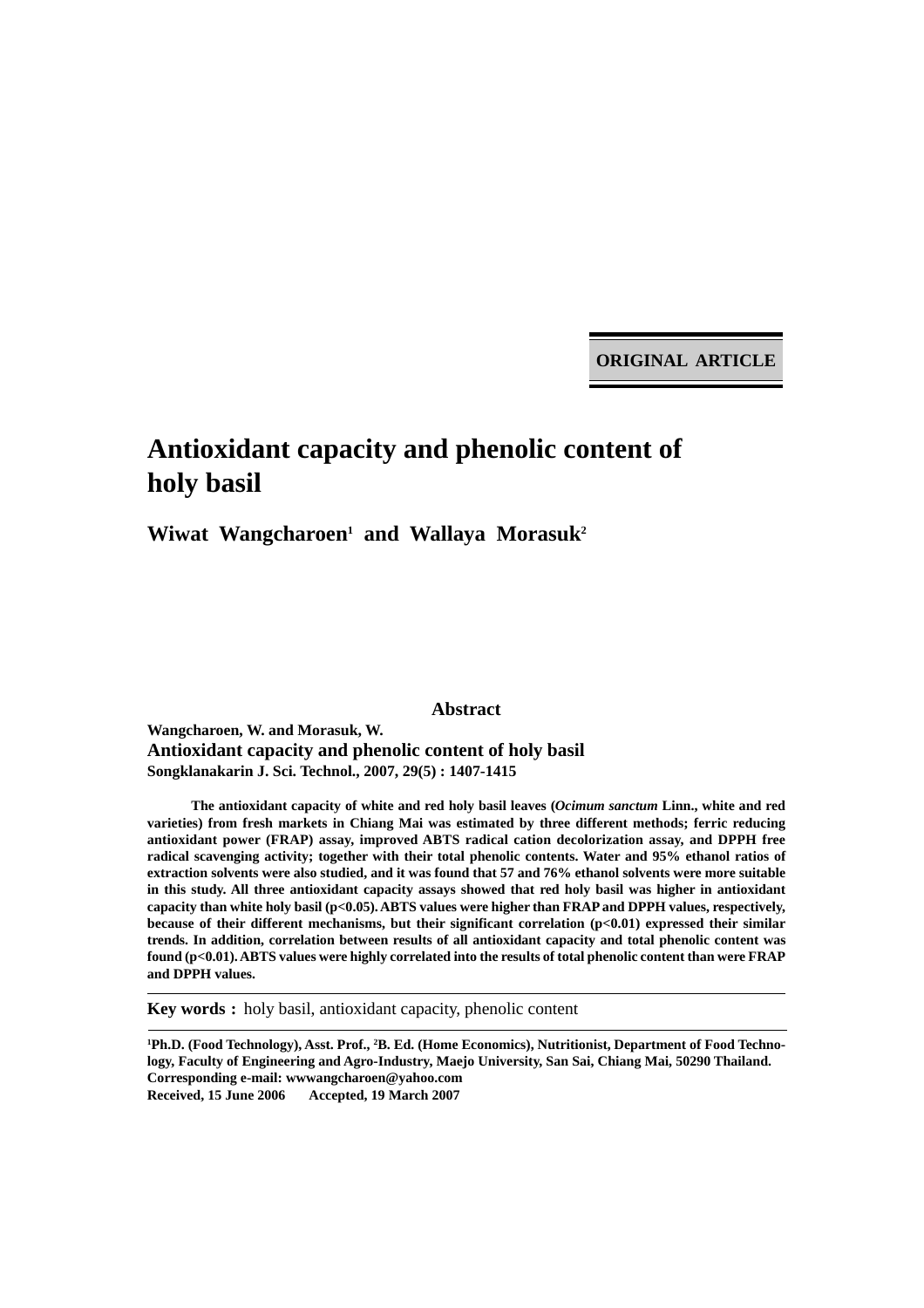# **∫∑§—¥¬àÕ**

วิวัฒน์ หวังเจริญ<sup>!</sup> และ วัลยา โมราสุข<sup>!</sup> ึ ความสามารถในการเป็นสารต้านออกซิเดชันและปริมาณสารประกอบฟืนอลของกะเพรา **«. ߢ≈"π§√'π∑√å «∑∑. 2550 29(5) : 1407-1415**

**§«"¡ "¡"√∂"π°"√‡ªìπ "√µâ"πÕÕ°´'‡¥™—π¢Õß"∫°–‡æ√"¢"«·≈–°–‡æ√"·¥ß (Ocimum sanctum Linn.,** white and red varieties) ที่วางจำหน่ายในตลาดสดในเขตจังหวัดเชียงใหม่ถกนำมาศึกษาโดยใช้วิธีการที่แตกต่างกัน **3 «'∏' §◊Õ Ferric reducing antioxidant power (FRAP) assay, Improved ABTS radical cation decolorization assay ·≈– DPPH free radical scavenging activity √à«¡°—∫°"√«'‡§√"–Àåª√'¡"≥ "√ª√–°Õ∫øïπÕ≈∑—ÈßÀ¡¥'¥¬"™â "√ ≈–≈"¬º ¡√–À«à"ßπÈ"·≈–‡Õ∑"πÕ≈ (95%) "πÕ—µ√" à«π∑'Ë·µ°µà"ß°—π‡ªìπµ—«∑"≈–≈"¬"π°"√ °—¥ º≈°"√∑¥≈Õß** พบว่าสารละลายเอทานอล *5*7 และ 76% เป็นตัวทำละลายที่เหมาะสมในการสกัด ผลการวิเคราะห์ความสามารถใน ึ การเป็นสารต้านออกซิเดชันทั้ง 3 วิธี พบว่า กะเพราแดงมีความสามารถในการต้านออกซิเดชันมากกว่ากะเพราขาว (p<0.05) และค่าความสามารถในการเป็นสารต้านออกซิเดชันที่วิเคราะห์ด้วยวิธี ABTS มีค่ามากกว่าการวิเคราะห์ด้วย วิธี FRAP และ DPPH ตามลำดับ เนื่องจากความแตกต่างของปฏิกิริยาที่ใช้ในการวิเคราะห์ แต่ยังคงพบความ ์สัมพันธ์ระหว่างผลการวิเคราะห์ของทั้งสามวิธี (p<0.01) แสดงว่าผลของทั้งสามวิธีมีแนวโน้มไปในทางเดียวกัน นอกจากนี้ยังพบความสัมพันธ์ระหว่างความสามารถในการเป็นสารต้านออกซิเดชันและปริมาณสารประกอบฟืนอล ์ทั้งหมด (p<0.01) โดยค่าที่วิเคราะห์ด้วยวิธี ABTS มีความสัมพันธ์กับผลการวิเคราะห์ปริมาณสารประกอบฟืนอล ์<br>ทั้งหมดมากกว่าการวิเคราะห์ด้วยวิธี FRAP และ DPPH ตามลำดับ

ภาควิชาเทคโนโลยีทางอาหาร คณะวิศวกรรมและอตสาหกรรมเกษตร มหาวิทยาลัยแม่โจ้ อำเภอสันทราย จังหวัดเชียงใหม่ 50290

Holy basil, sacred basil, or Krapao (*Ocimum sanctum* Linn. or *Ocimum tenuiflorum* Linn.) is a tropical, much branched, annual herb, up to 18 inches tall. There are two kinds of holy basil: the more exuberantly flavored red holy basil (red or purple variety) has dark green leaves with reddish purple stems and a purplish cast on the younger leaves, while the milder white (white or green variety) has medium-green leaves with very light green, almost white, stems. In Thailand, this basil is used in simple stir-fries, and together with garlic, fresh chilies and fish sauce. It imparts a wonderful flavor to any meat or seafood, and this dish is named "Pad Krapao", a very easy and popular Thai recipe. Holy basil has a strong aniselike, slightly musky and lemony taste with a camphoraceous aroma. The dominant aroma component in holy basil is eugenol. This herb also has been used by Asians in traditional medicine. It is used for most stomach disorders, cramps, diarrhea, headaches, whooping cough and head colds (Uhl, 2000).

In order to establish the therapeutic uses of holy basil in modern medicine, in the last few decades several Indian scientists and researchers have studied the pharmacological effects of steam distilled, petroleum ether and benzene extracts of various parts of this plant and eugenol on the immune system, reproductive system, central nervous system, cardiovascular system, gastric system, urinary system and blood biochemistry and have described the therapeutic significance of holy basil in the management of various ailments. These pharmacological studies have established a scientific basis for therapeutic uses of holy basil (Prakash and Gupta, 2005).

Antioxidant activity of components in holy basil is one of major causes of its pharmacological actions. Phenolic compounds in holy basil extracts including eugenol, cirsilineol, isothymusin, isothymonin, rosmarinic acid (Kelm *et al.*, 2000), orientin, and vicenin (Vrinda and Uma Devi, 2001) have been proved as good antioxidant compounds and zinc, an antioxidant mineral, has been found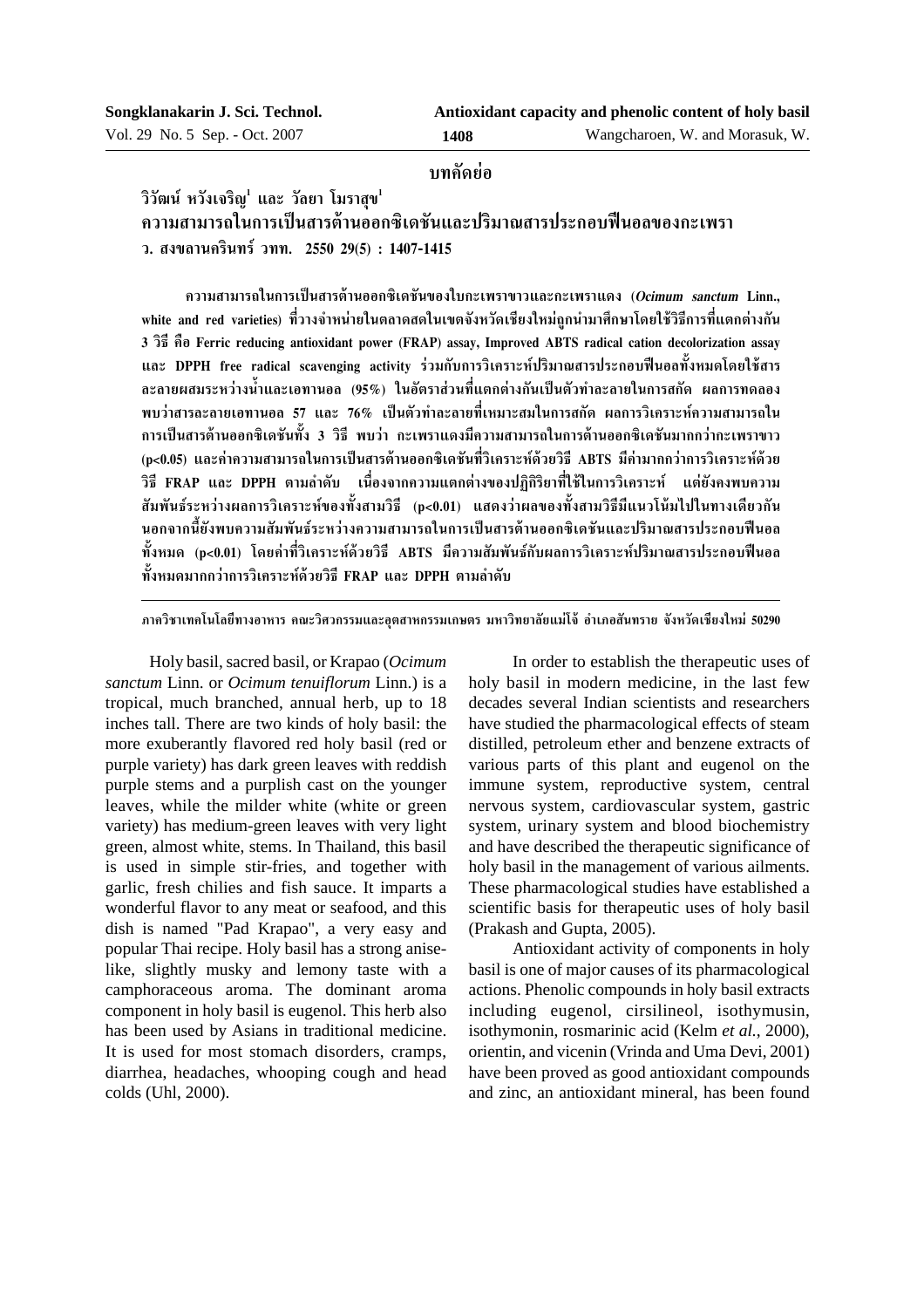| Songklanakarin J. Sci. Technol. | Antioxidant capacity and phenolic content of holy basil |                                 |  |
|---------------------------------|---------------------------------------------------------|---------------------------------|--|
| Vol. 29 No. 5 Sep. - Oct. 2007  | 1409                                                    | Wangcharoen, W. and Morasuk, W. |  |

to be significantly high in holy basil (Samudralwar and Garg, 1996). However, there is a great deal of diversity in the composition of holy basil cultivated in different localities (Kicel *et al.*, 2005).

The antioxidant capacity of holy basil was reported by Juliani and Simon (2002). It was 297 µmol Trolox equivalent per gram of dry weight for Trolox equivalent antioxidant activity (TEAC) with ABTS assay, and 420 µmol ascorbic acid equivalent per gram of dry weight for ferric reducing antioxidant power (FRAP) assay. They also reported total phenolic content of holy basil was equal to 51.1 mg gallic acid equivalent per gram dry weight. Juntachote and Berghofer (2005) showed that ethanolic extracts of holy basil showed good heat stability  $(80^{\circ}C, 1 h)$ , and had high antioxidative stability at neutral and acidic pH, exhibited strong superoxide anion scavenging,  $Fe<sup>2+</sup>$  chelating activity and reducing power, and also acted as lipoxygenase inhibitors.

Main objectives of this study were to estimate the antioxidant capacity of white and red holy basil available from fresh markets in Chiang Mai by three different methods including FRAP assay, improved ABTS radical cation decolorization assay, and DPPH free radical scavenging activity. Effects of water-ethanol ratios of extraction solvents were studied, and total phenolic contents of extracts were also estimated.

## **Materials and Methods**

# **1. Chemicals**

Trolox (6-hydroxy-2,5,7,8-tetramethychroman-2-carboxylic acid) [Aldrich], TPTZ (2,4,6 tripyridyl-s-triazine), DPPH (2,2-diphenyl-1 picrylhydrazyl) [Sigma], ABTS (2,2'-azinobis (3 ethylbenzothiazoline-6-sulfonic acid)), Folin-Ciocalteu phenol reagent, ferric chloride, ferrous sulphate, gallic acid, glacial acetic acid, hydrochloric acid, sodium acetate, potassium persulphate, sodium carbonate, vitamin C [Fluka] were of analytical grade.

# **2. Sample extraction**

White and red holy basil were harvested at

30-35 days after planting and then every 2 weeks for 7-8 months. Fresh white and red holy basil were bought from fresh markets in the morning. Leaves of white and red holy basil (85.9% and 86.4% moisture content, respectively) were blended using a blender. Two grams of each blended sample were transferred into a 25 cm x 150 cm tube, and 10 ml of a solvent was added. Deionized water and 95% ethanol in various ratios (100:0, 80:20, 60:40, 40:60, 20:80, and 0:100) were used to prepare six different solvents (0, 19, 38, 57, 76 and 95% ethanol). The extraction was done by using a vortex mixer for 60 s. The mixture was filtered by Whatman No 1 and the filtrate was used for FRAP, ABTS, DPPH, and total phenolic content assays (Modified from Leong and Shui, 2002). Spectronic 20D+ spectrophotometer of Milton Roy was used for all assays.

# **3. Ferric reducing antioxidant power (FRAP) assay**

The FRAP, a method for measuring total reducing power of electron donating substances, was assessed according to Benzie and Strain (1999). Briefly, 6 ml of working FRAP reagent (0.1 M acetate buffer:0.02 M FeCl<sub>3</sub>:0.01 M TPTZ = 10:1:1) prepared daily was mixed with 20  $\mu$ l of extract sample. The absorbance at 593 nm was recorded after a 30-min incubation at 37°C. FRAP values were obtained by comparing with standard curves created by Trolox  $(0-35 \mu g)$  and vitamin C  $(0-15 \mu g)$ , and reported as mg Trolox and vitamin C equivalent per gram of dry weight.

# **4. ABTS radical cation decolorization assay**

The method, based on the ability of antioxidant molecules to quench the long-lived ABTS radical cation (ABTS<sup>+</sup>), of Re *et al.* (1999) was modified. The ABTS<sup>+</sup> was produced by reacting 7 mM ABTS stock solution with 2.45 mM postassium persulphate (final concentration) and allowing the mixture to stand in the dark at room temperature for 12-16 hours before use. The ABTS<sup>+</sup> solution was diluted with deionized water and 95 % ethanol (1:1) to an absorbance of 0.70  $(\pm 0.02)$  at 734 nm. Twenty µl of the extract was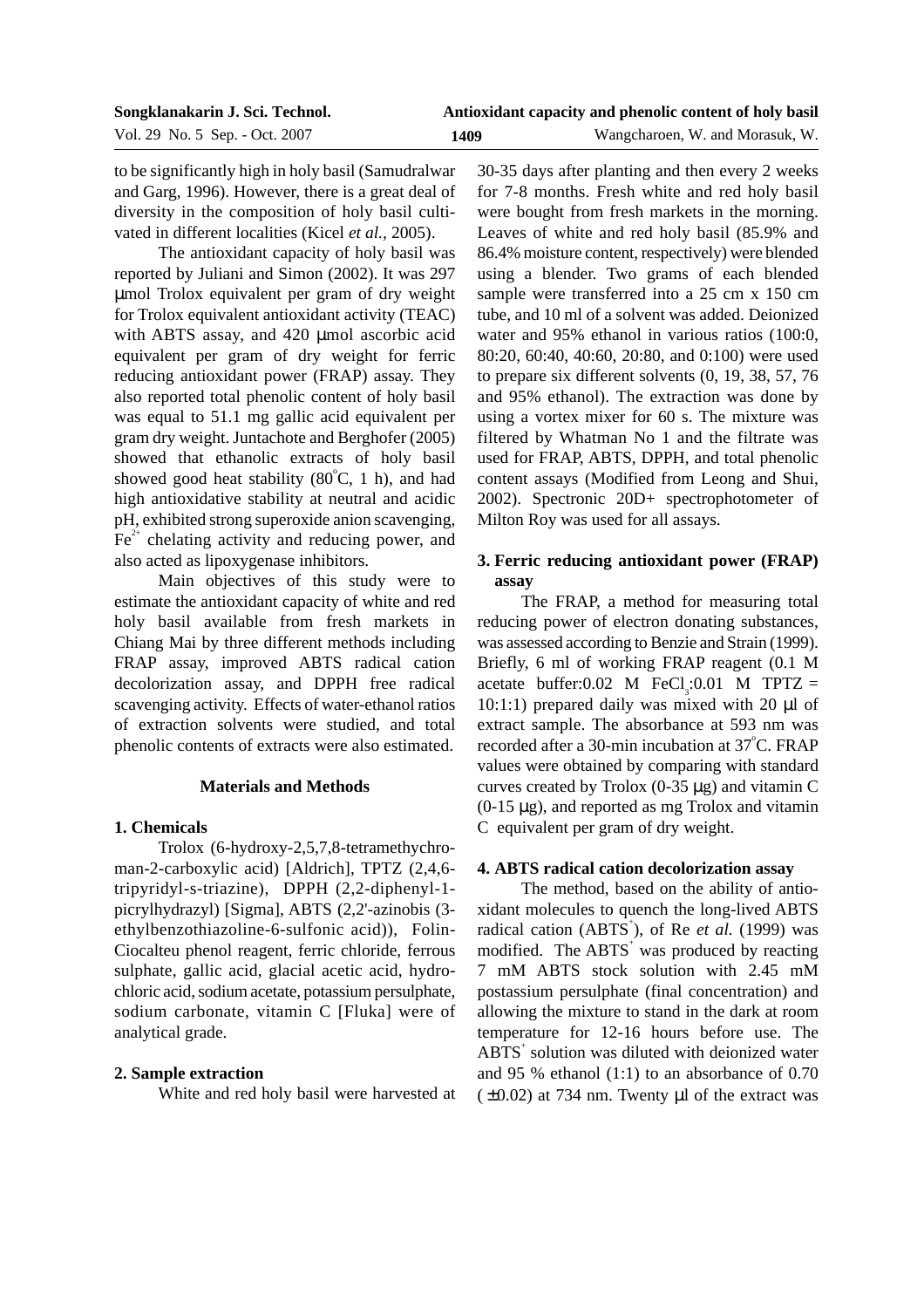#### **Antioxidant capacity and phenolic content of holy basil**

**Songklanakarin J. Sci. Technol.**

inhibition (EC50).

|  |  | Vol. 29 No. 5 Sep. - Oct. 2007 | 1410 |
|--|--|--------------------------------|------|
|--|--|--------------------------------|------|

mixed with 6 ml of diluted  $ABTS<sup>+</sup>$  solution. The decrease of absorbance was recorded at 1, 5, 10, and 30 min after mixing. Trolox  $(0-30 \mu g)$  and vitamin C  $(0-20 \mu g)$  were used as standards, and results were reported as mg Trolox and vitamin C equivalent per gram of dry weight. In addition, the concentration of a selected extract was varied to find out the effective concentration at 50%

# **5. DPPH free radical scavenging activity**

The method of Brand-Williams *et al.* (1995), based on the reduction of DPPH radical solution in the presence of hydrogen donating antioxidants, was used with some modifications. 0.8 mM DPPH radical solution in 95% ethanol was prepared. Four hundred µl of the extract was diluted to 5.4 ml using deionized water and 95% ethanol (1:1) before 0.6 ml DPPH solution was added, and shaken vigorously. The decrease of absorbance was recorded at 1, 5, 10, and 30 min after mixing. Trolox  $(0-50 \mu g)$  and vitamin C  $(0-40 \mu g)$  were used as standards, and results were reported as mg Trolox and vitamin C equivalent per gram of dry weight. The concentration of a selected extract was varied to find out the effective concentration at 50% inhibition (EC $_{\epsilon_{0}}$ ).

# **6. Total phenolic content (TPC)**

The Folin-ciocalteau micro method of Waterhouse (n.d.) was used. Sixty µl of the extract was diluted with deionized water to 4.8 ml, and 300 µl Folin-ciocalteau reagent was added and shaken. After 8 min, 900 µl of a 20% sodium carbonate was added with mixing. Leave the solution at  $40^{\circ}$ C for 30 min before reading the absorbance at 765 nm. Gallic acid  $(0-50 \mu g)$  was used as a standard, and results were reported as mg gallic equivalent per gram of dry weight.

Values of FRAP, ABTS, DPPH, and TPC (mg standard equivalent per gram of dry weight)

> $=$  [(SA - BA) / (Slope)] \* [10 / U] / [2] [1 -MC] [1,000]

When:

| <b>SA</b> | $=$ Sample absorbance for FRAP |
|-----------|--------------------------------|
|           | value and TPC or absorbance    |
|           | decrease of sample for ABTS    |
|           | and DPPH values                |

Wangcharoen, W. and Morasuk, W.

- $BA = Blank (no extract) absorbance$ for FRAP value and TPC or absorbance decrease of blank for ABTS and DPPH values (extract was substituted by deionized water for blank)
- Slope  $=$  Slope of standard curve
- $[10 / U] = \text{Total volume of extract} (10 \text{ ml}) /$ Used volume of extract (ml)
- [2]  $=$  Weight of used sample (g)
- $MC = % moisture content of sample /$ 100

 $[1,000]$  = Factor for changing  $\mu$ g to mg.

## **7. Statistical analysis**

The experiment was repeated three times and was conducted on separate lots of materials. A randomized complete block design (RCBD) was used and the separate lot served as the blocking variable. Mean comparisons was performed by Duncan's new multiple range test (DMRT). The bivariate correlations between all antioxidant capacity assays and total phenolic contents were analyzed.

## **Results and Discussion**

# **1. Ferric reducing antioxidant power (FRAP) assay**

FRAP values of red holy basil were higher than those of white holy basil, and a significant difference between extraction solvents was found  $(p<0.05)$  for both white and red varieties as shown in Table 1. The 76% ethanol extract yielded the highest value for white holy basil, whilst 57 and 76% ethanol extracts had highest values for red holy basil. Results of extraction solvents in this study agreed with two previous works of Juliani and Simon (2002), and Juntachote and Berghofer (2005), in which 80% ethanol and the mixture of water and ethanol (1:3) were used as extraction solvents for holy basil, respectively. However, the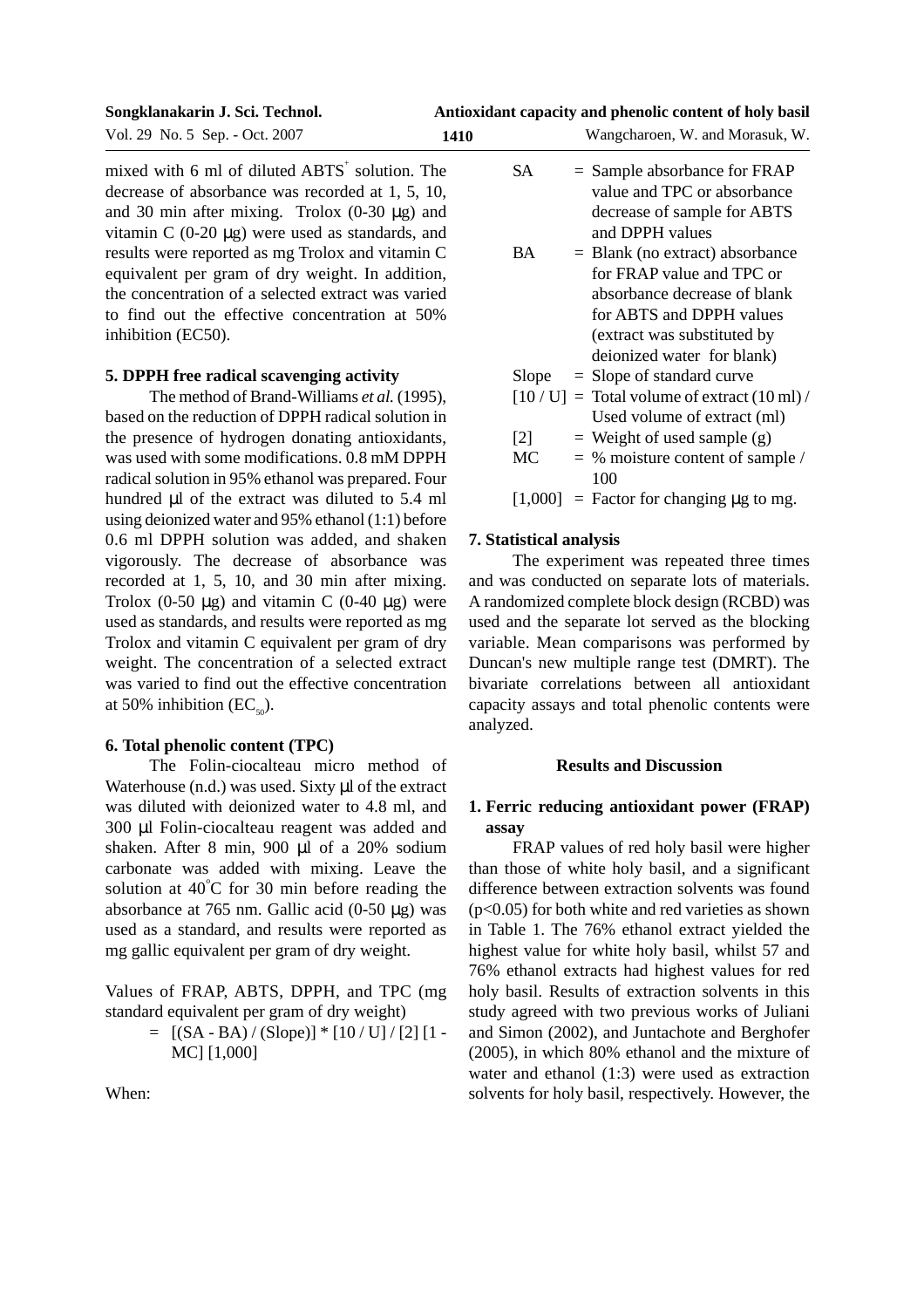| <b>Sample</b>         | mg Trolox equivalent/ g DW <sup>2</sup> | mg vitamin C equivalent / g DW |
|-----------------------|-----------------------------------------|--------------------------------|
| White holy basil      |                                         |                                |
| Water                 | $12.11^f \pm 0.29$                      | $4.78^{\rm f} \pm 0.12$        |
| 19% Ethanol           | $19.80^{\circ} \pm 0.55$                | $7.82^{\circ} \pm 0.22$        |
| 38% Ethanol           | $24.94^d \pm 1.49$                      | $9.85^d \pm 0.59$              |
| 57% Ethanol           | $35.77^{\rm b} \pm 1.05$                | $14.13^b \pm 0.41$             |
| 76% Ethanol           | $40.46^a \pm 2.16$                      | $15.98^a \pm 0.85$             |
| 95% Ethanol           | $29.22^{\circ}$ ± 1.27                  | $11.54^{\circ} \pm 0.50$       |
| <b>Red holy basil</b> |                                         |                                |
| Water                 | $14.63^{\circ} \pm 0.25$                | $5.92^{\circ} \pm 0.21$        |
| 19% Ethanol           | $27.87^{\text{d}} \pm 0.79$             | $11.27^d \pm 0.18$             |
| 38% Ethanol           | $45.90^{\circ} \pm 3.40$                | $18.55^{\circ} \pm 0.94$       |
| 57% Ethanol           | $61.11^{ab} \pm 10.23$                  | $24.61^{ab} \pm 3.18$          |
| 76% Ethanol           | $65.82^{\circ} \pm 1.86$                | $26.62^{\circ} \pm 0.46$       |
| 95% Ethanol           | $54.30^{bc} \pm 9.44$                   | $22.00^{bc} \pm 4.10$          |
|                       |                                         |                                |

**Table 1. Ferric reducing antioxidant power (FRAP) assay of white and red holy** basil when extraction solvents were varied<sup>1</sup>.

**<sup>1</sup> Each value represents the mean and standard deviation from three lots;**

**Means with different superscripts for each sample are significantly different (** $p \le 0.05$ **).** 

**<sup>2</sup> DW = Dry weight.**

highest FRAP value of red holy basil in this study (26.62 mg or 151 µmol vitamin C (ascorbic acid) equivalent per gram of dry weight) was lower than the FRAP value of holy basil (420 µmol ascorbic acid equivalent per gram of dry weight) reported by Juliani and Simon (2002).

# the highest TEAC value of red holy basil in this recent work (65.86 mg or 263 µmol Trolox equivalent per gram of dry weight) was a bit lower than their result (297 µmol Trolox equivalent per gram of dry weight).

#### **2. ABTS radical cation decolorization assay**

The absorbance at 734 nm of all extracts and standards (Trolox and ascorbic acid) decreased rapidly within the first minute. Absorbance decreases of extracts and blank (no extract) are shown in Figure 1. Significant differences between extraction solvents were found  $(p<0.05)$ . Ethanol mixture extracts produced more absorbance decrease than the water extract. For white holy basil, 38, 57, and 76% ethanol extracts showed the significantly highest absorbance decrement, but only 57% ethanol extract did in the case of red holy basil. ABTS values of white holy basil were lower than those of red holy basil, and highest ABTS values (57% ethanol extract) are shown in Table 2, together with  $EC_{50}$  at 1 min. Compared to the previous work of Juliani and Simon (2002),

**3. DPPH free radical scavenging activity**

The reaction of DPPH assay was completed within the first minute for almost all solvents (Figure 2) and both standards (Trolox and ascorbic acid). Significant differences between extraction solvents were also found  $(p<0.05)$ . Both 57 and 76% ethanol extract had more absorbance decrement for both white and red holy basil. DPPH values of white holy basil were lower than those of red holy basil, and their highest DPPH values together with  $EC_{50}$  at 1 min of the 57% ethanol extract are shown in Table 3. The  $EC_{so}$  of red holy basil in this study  $(333 \text{ µg/ml})$  was close to the value of 300 µg/ml reported by Juntachote and Berghofer (2005).

Differences of results from these three antioxidant capacity assays were found. The results of ABTS assay were higher than ones of FRAP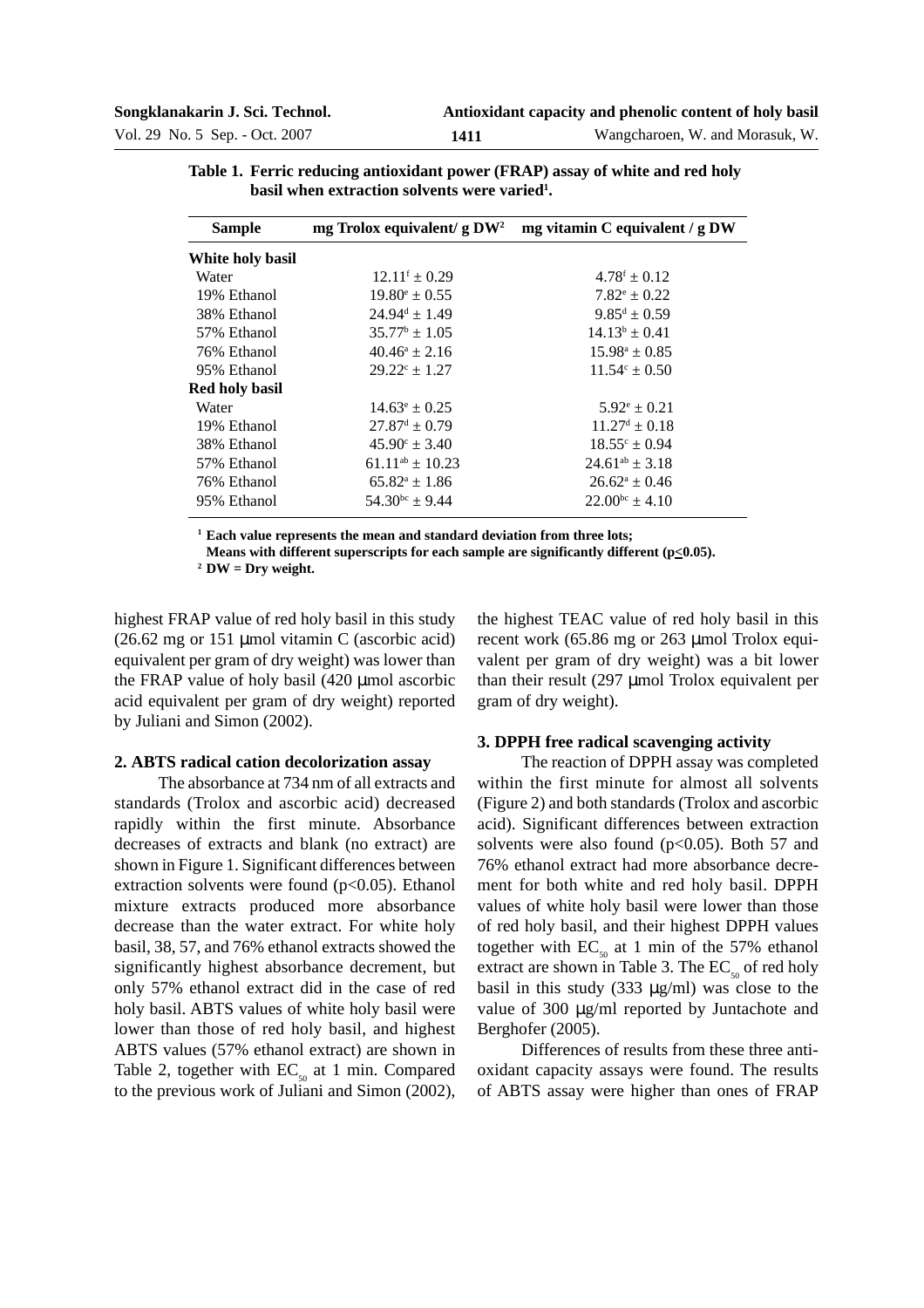#### **Songklanakarin J. Sci. Technol.**



Vol. 29 No. 5 Sep. - Oct. 2007 **1412**



Wangcharoen, W. and Morasuk, W.







**Figure 2. DPPH assay of white (a) and red (b) holy basil when extraction solvents were varied.**

| Sample <sup>1</sup>                                                                             | White holy basil                                                      | <b>Red holy basil</b>                                                     |  |
|-------------------------------------------------------------------------------------------------|-----------------------------------------------------------------------|---------------------------------------------------------------------------|--|
| mg Trolox equivalent/g $DW^2$<br>mg vitamin C equivalent / g DW<br>$EC_{50}^3$ at 1 min (µg/ml) | $47.27^{\mathrm{b}} \pm 2.16$<br>$31.17^b + 1.42$<br>$137^{\rm b}+12$ | $65.86^a \pm 5.51$<br>$43.43^{\text{ a}} \pm 3.63$<br>$90^{\text{a}} + 5$ |  |
|                                                                                                 |                                                                       |                                                                           |  |

Table 2. Highest ABTS values and  $EC_{50}$  at 1 min of white and red holy **basil (57% ethanol extract).**

<sup>1</sup> Samples with different superscripts are significantly different  $(p \le 0.05)$ .

**<sup>2</sup> DW = Dry weight.**

 $3 \text{ EC}_{50}$  means an extract concentration at 50% inhibition and is calculated under **the condition used in this experiment (the reaction time was used at 1 min because reactions of both standards were completed within 1 min).**

and DPPH assays, respectively. This might be explained by the unique mechanism of each method. FRAP assay is a method for measuring total reducing power of electron donating substances, whilst ABTS and DPPH assays are methods for measuring the ability of antioxidant molecules to quench ABTS and DPPH free radicals, respectively. But ABTS and DPPH free radicals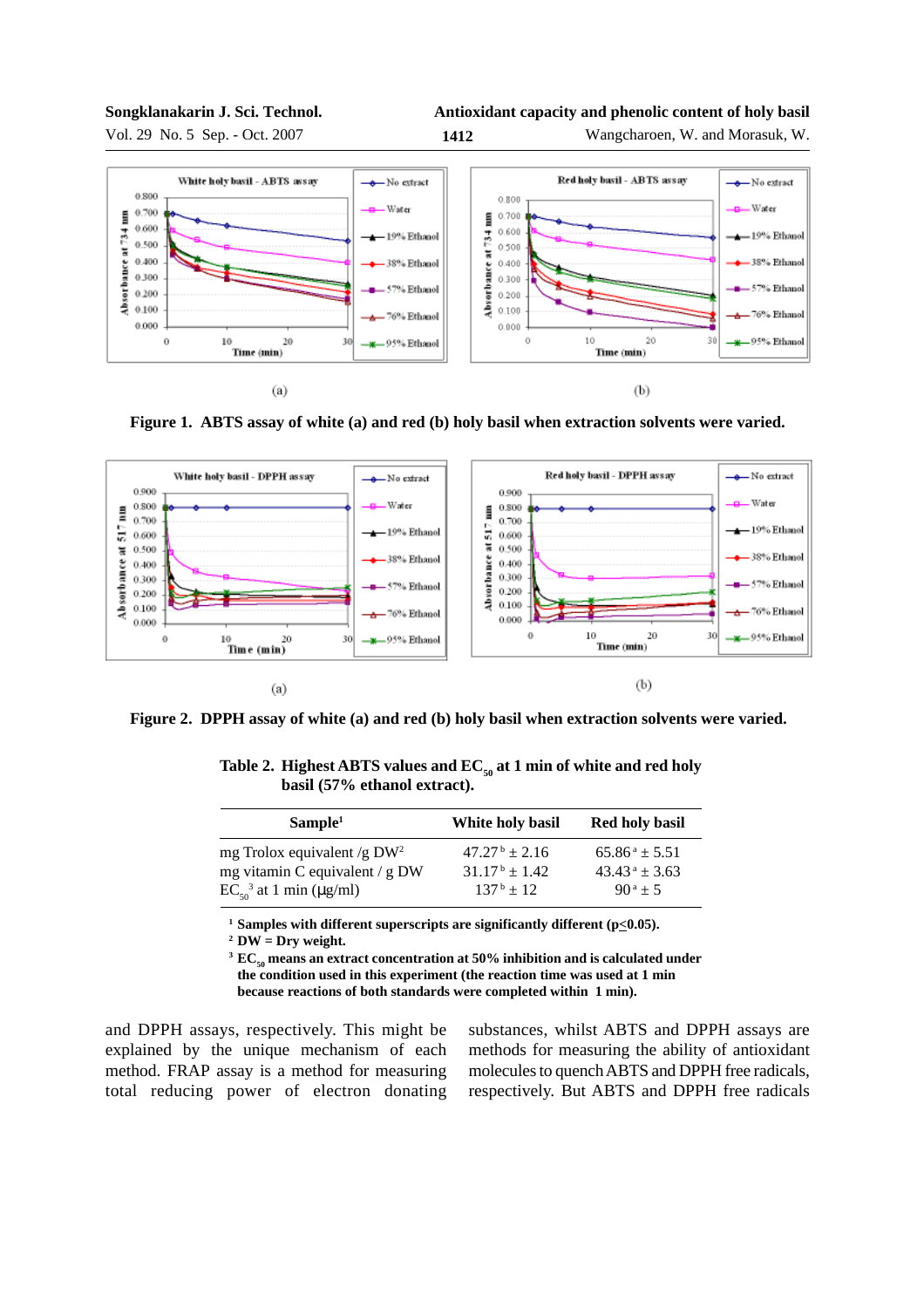| Table 3. Highest DPPH values and $EC_{\alpha}$ at 1 min of white and red holy |
|-------------------------------------------------------------------------------|
| basil (57% ethanol extract).                                                  |

| Sample <sup>1</sup>                                             | White holy basil                       | <b>Red holy basil</b>                  |
|-----------------------------------------------------------------|----------------------------------------|----------------------------------------|
| mg Trolox equivalent /g $DW^2$<br>mg vitamin C equivalent /g DW | 5.41 $b \pm 0.04$<br>4.59 $b \pm 0.03$ | 6.23 $a \pm 0.19$<br>5.28 $a \pm 0.16$ |
| $EC_{50}^3$ at 1 min (µg/ml)                                    | 554 b $\pm$ 17                         | 333 $a \pm 13$                         |

**<sup>1</sup> Samples with different superscripts are significantly different (p<0.05).**

**<sup>2</sup> DW = Dry weight.**

<sup>3</sup>  $\text{EC}_{50}$  means an extract concentration at 50% inhibition and is calculated under **the condition used in this experiment (the reaction time was used at 1 min because almost all of reactions were completed within 1 min).**



# **Figure 3. Total phenolic content estimation of white and red holy basil when extraction solvents were varied.**

are different. To explain why DPPH values were lower than ABTS values., Wang *et al.* (1998) showed that some compounds which have ABTS<sup>+</sup> scavenging activity may not show DPPH scavenging activity, and Arts *et al.* (2004) found that some products of ABTS<sup>+</sup> scavenging reaction may have a higher antioxidant capacity and can continually react with ABTS<sup>+</sup>.

However, these results showed the ability to reduce free radicals and reducing power of holy basil extracts which may stop the free radical initiation or retard free radical chain reaction in the propagation of the oxidation mechanism.

## **4. Total phenolic content (TPC)**

TPC of both white and red holy basil were

estimated and are shown in Figure 3. Significant differences between extraction solvents were found ( $p<0.05$ ). Extracts of 38, 57, and 76% ethanol had higher values for white holy basil, while only 57% ethanol extract yielded the highest value for red holy basil. This is because most polyphenols in plants are water-insoluble (Yanagida, n.d.), and the ethanol mixture could help to dissolve low or non polar compounds (Wikipedia, n.d.).

The highest TPC of white and red holy basil were 12.60±1.02 and 19.46±1.97 mg gallic acid equivalent per gram of dry weight, respectively. The highest value of red holy basil in this recent study (19.46 mg gallic acid equivalent per gram of dry weight) was lower than the value (51.1 mg gallic acid equivalent per gram of dry weight)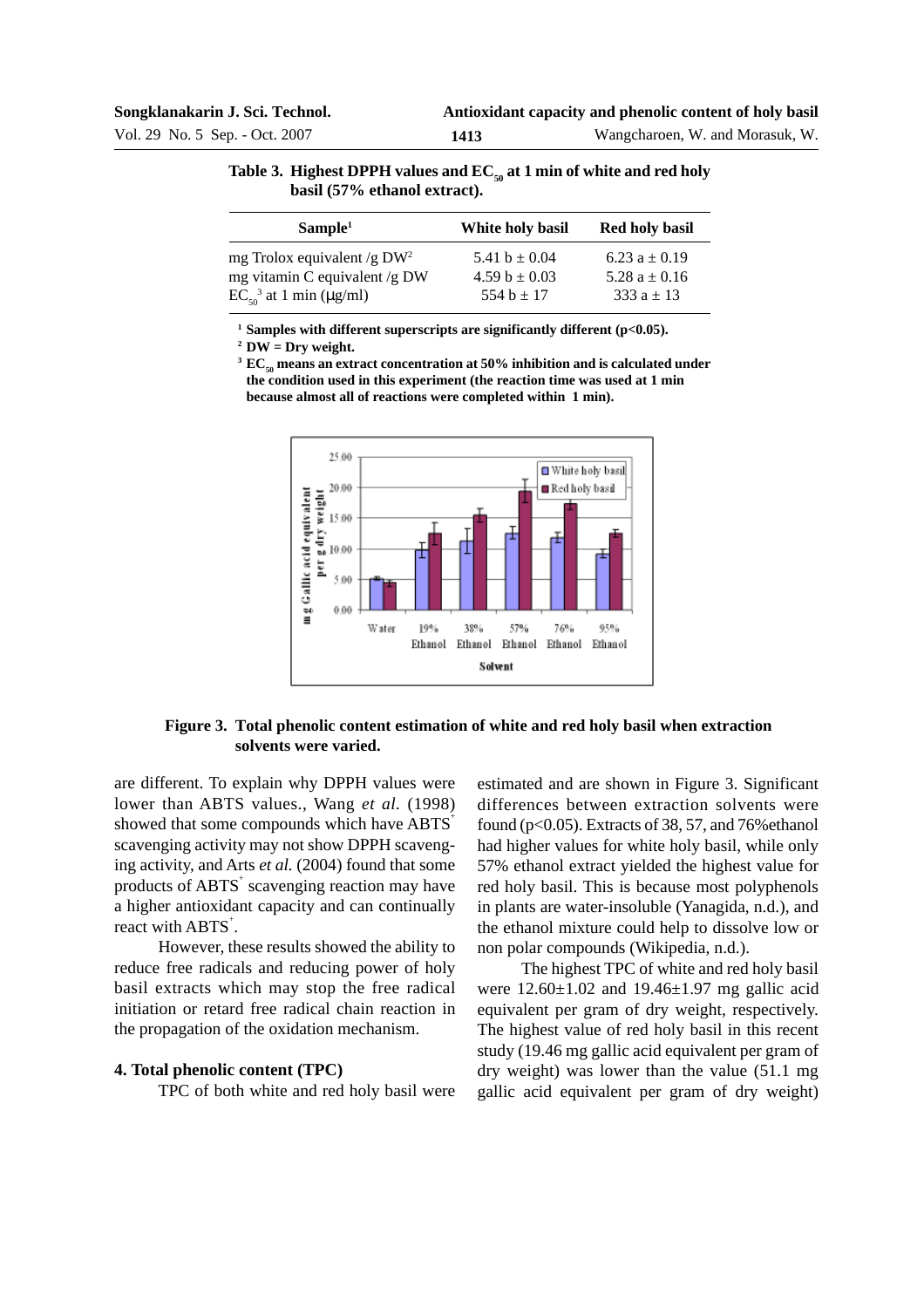| <u>Distribute correlation or results if one three universitating cupucity though them total</u><br>phenolic contents of white and red holy basil. |                                      |                                    |       |                              |       |
|---------------------------------------------------------------------------------------------------------------------------------------------------|--------------------------------------|------------------------------------|-------|------------------------------|-------|
|                                                                                                                                                   |                                      | <b>Phenolic content FRAP assay</b> |       | <b>ABTS</b> assay DPPH assay |       |
|                                                                                                                                                   | Phenolic content Pearson correlation |                                    | 0.864 | 0.964                        | 0.742 |
|                                                                                                                                                   | $Sig. (2-tailed)$                    |                                    | 0.000 | 0.000                        | 0.000 |
| FRAP assay                                                                                                                                        | Pearson correlation                  |                                    |       | 0.853                        | 0.581 |
|                                                                                                                                                   | $Sig. (2-tailed)$                    |                                    |       | 0.000                        | 0.001 |
| ABTS assay                                                                                                                                        | Pearson correlation                  |                                    |       |                              | 0.689 |
|                                                                                                                                                   | $Sig. (2-tailed)$                    |                                    |       |                              | 0.000 |

**Table 4. Bivariate correlation of results from three antioxidant capacity assays and total**

DPPH assay Pearson correlation 1

reported by Juliani and Simon (2002). These results were not doubtful because phenolic compounds in plant foods are largely influenced by genetic factors and environmental conditions (Bravo, 1998). The difference in phenolic content could affect the antioxidant capacity of plants, because many phenolic compounds in plants are good sources of natural antioxidants (Ho, 1992; Amiot *et al.*, 1997).

Sig. (2-tailed)

The result of bivariate correlations in Table 4 shows a good agreement between results of all antioxidant capacity and TPC assays. These might be explained by some compounds in holy basil such as eugenol, cirsilineol, isothymusin, isothymonin, rosmarinic acid (Kelm *et al.*, 2000), orientin, and vicenin (Vrinda and Uma Devi, 2001) having been identified as good antioxidants. Although, different values were found from each antioxidant capacity assay, they still showed similar trends as evidenced from their significant correlation  $(p<0.01)$  in Table 4. But the degree of linear association between the results of TPC and ABTS assays  $(r = 0.964)$  was higher than those of TPC and FRAP assays  $(r = 0.864)$ , and TPC and DPPH assays  $(r = 0.742)$ .

## **Conclusion**

Both extraction solvent and analytical method affected the estimation of antioxidant capacity. In this study, 57 and 76% ethanol were more suitable solvents to use for antioxidant capacity estimation of white and red holy basil, and

all results showed that white and red holy basil could be sources of natural antioxidants and phenolic compounds, but the red one was better. ABTS assay produced higher values than FRAP and DPPH assays, and ABTS assay seemed to be a better method for expressing the antioxidant capacity of phenolic compounds in holy basil.

## **Acknowledgment**

This work was a part of a research project supported by a grant from Office of Agricultural Research and Extension at Maejo University, Thailand.

## **References**

- Amiot, M.J., Fleuriet, A., Cheynier, V. and Nicolas, J. 1997. Phenolic compounds and oxidative mechanisms in fruit and vegetables. **In** Tomas-Barberan, F.A. and Robins, R.J. (eds.). Phytochemistry of fruit and vegetables. Clarendon Press, Oxford. p 51-85.
- Arts, M.J.T.J., Haenen, G.R.M.M., Voss, H.P. and Bast A. 2004. Antioxidant capacity of reaction products limits the applicability of the Trolox equivalent antioxidant capacity (TEAC) assay. Food Chem. Toxical., 42: 45-49.
- Benzie, I.F.F. and. Strain, J.J. 1999. Ferric reducing / antioxidative power assay: direct measure of total antioxidant activity of biological fluids and modified version of simultaneous measurement of antioxidant power and ascorbic acid concentration. Methods Enzymol., 299: 15-27.